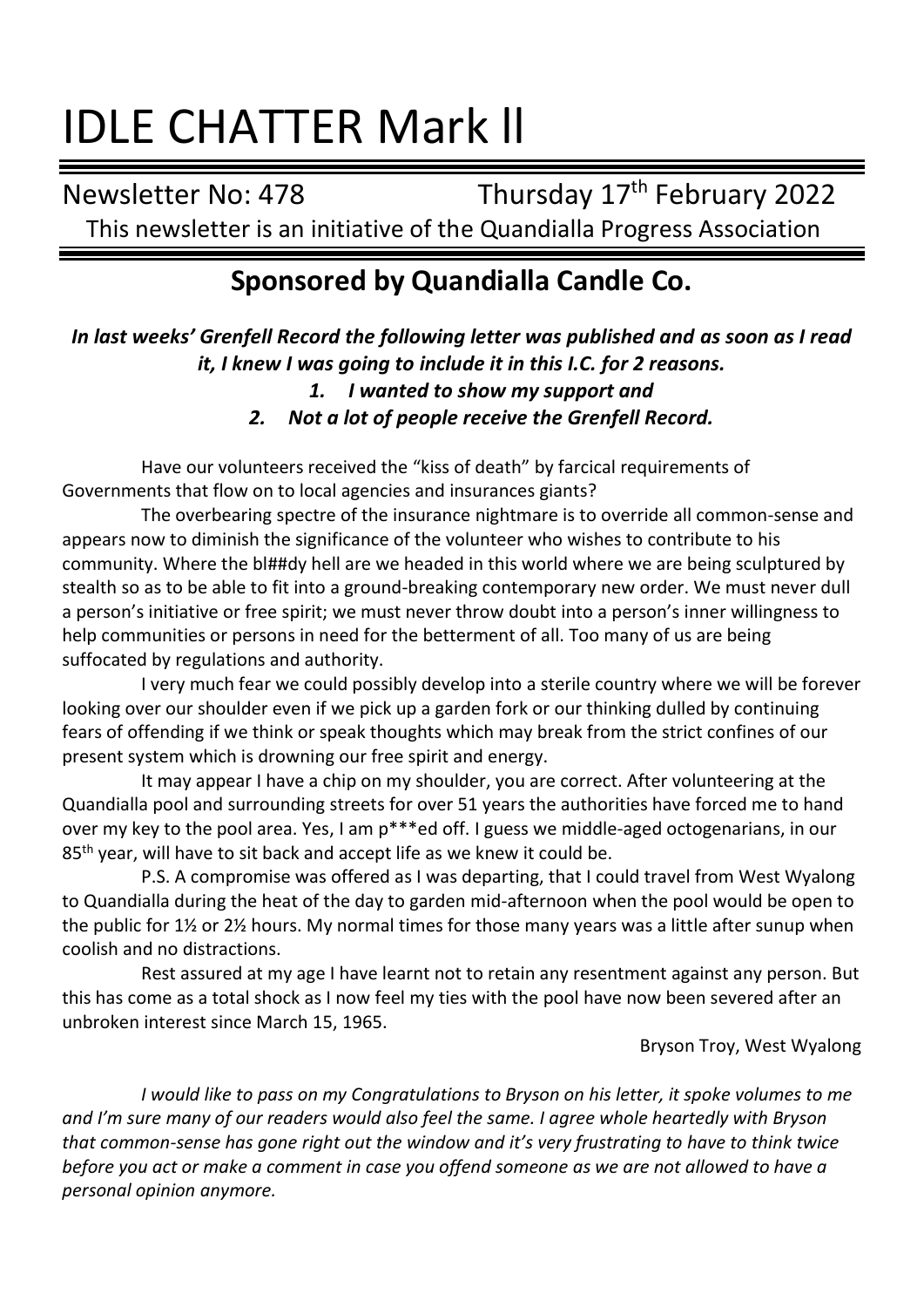*But mainly I am so disappointed that Bryson has been treated like this and that his association with the Quandialla Pool for over 57 years has ended in this manner. The gardens at the pool are a testament to Bryson's dedication to the pool and to the village of Quandialla. When you drove into town you were treated to a lovely display especially at the corner and around the amenities block. Today it is a different story, the pool surrounds look unloved.*

*Over the past 108 years volunteers have made Quandialla the great little village it is today. When the residents of the district saw that we required a social and/or sporting group it was organised and ran by volunteers and that is the way of country life.* 

*One of the village's biggest assets would not have been built or even still be available for our children today, if volunteers did not step up and put their heart and soul into raising funds, working bees, building, maintaining, and running our fabulous pool.*

*I do realise times have changed and assistance is now required from the Weddin Shire to help run the pool, but I do not understand the decision to not allow a willing volunteer worker in to do his magic on the grounds during an earlier time that would be more beneficial for him.*

*Almost 4.9 million people in NSW volunteer, contributing more than 1.5 billion hours which is valued at approximately \$127 billion. Volunteers provide an irreplaceable service. Volunteering benefits communities, the economy, and increases social cohesion*.

*However, if insurance or shire polices discourage our volunteers to put their hand up to help, small villages like Quandialla are going to be disadvantaged, because we rarely see council workers out here doing a tidy up or even simple maintenance work.* 

*Written by Sue Priestley*

## QUANDIALLA FRIDAY NIGHT JACKPOTS:

#### **Bland Hotel Joker Jackpot Draw ………**

The Joker Jackpot was not claimed and this week the jackpot will be \$480, and you have 6 chances to win a meat tray and a chance to choose the Joker Card.



#### **Quandialla Bowling Club Draws …………………..**

The Riverina Club Draw and Members Draw were not claimed last week so this Friday the Riverina Jackpot will be \$3500, and the Members Club Draw will jackpot to \$175.

> Remember if your badge number is drawn for any of the jackpots. YOU MUST BE AT THE CLUB to claim your prize when it is announced.

*Good Luck Everyone* 

### **QUANDIALLA SOLDIERS MEMORIAL HALL & PROGRESS ASSOCIATION**

The next General Meeting will be held on Wednesday 23<sup>rd</sup> February at 7.30pm at the Bland Hotel Dining Room. All Welcome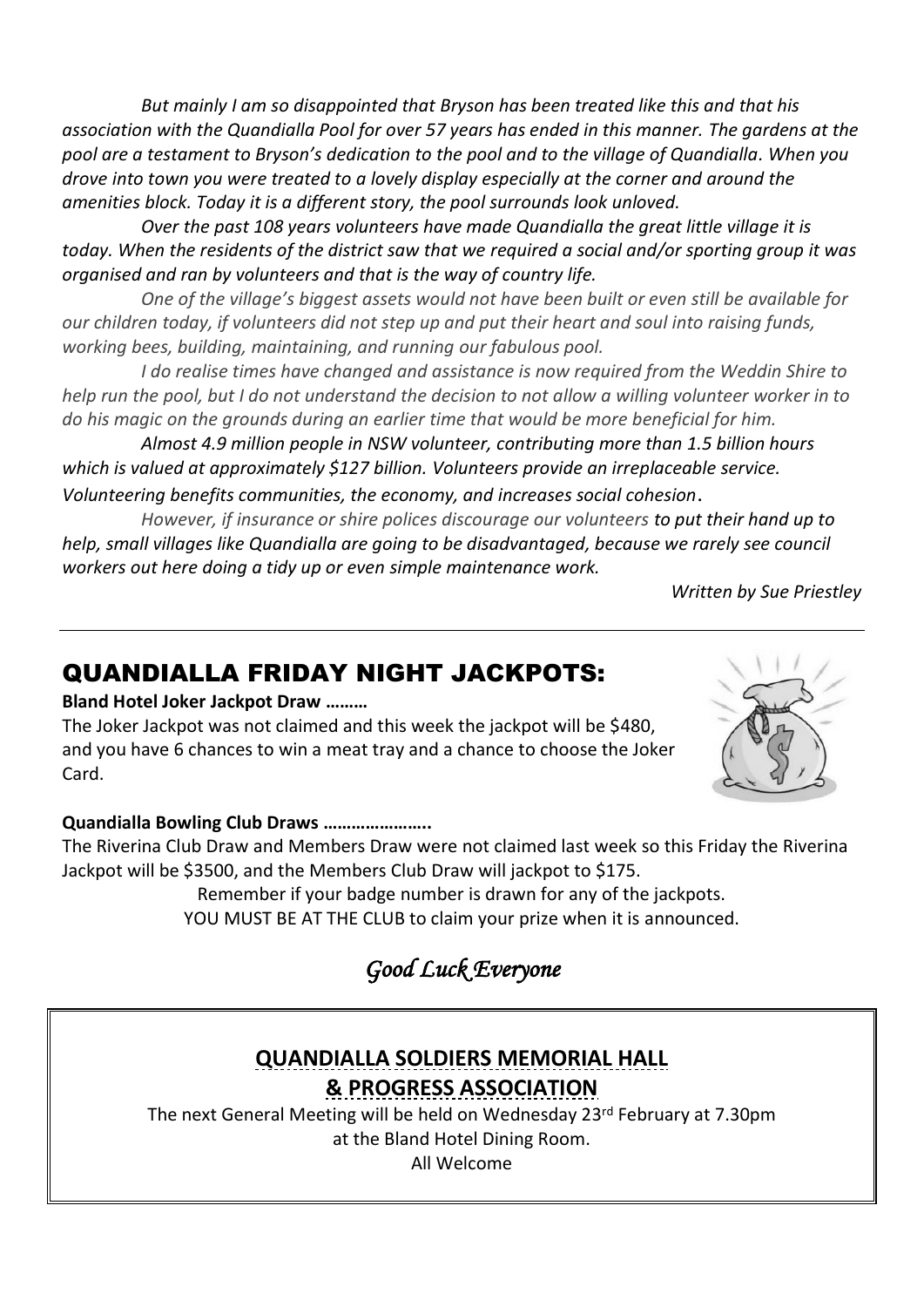#### **BLAND HOTEL**

Open: 12 Midday – Monday to Saturday Meals available from the Bistro Lunch 12 to 2pm & Dinner 6.30pm to 8.30pm Dine In or Take Away & Don't Forget – Pizza Night on Wednesdays.



#### **QUANDIALLA BOWLING CLUB NEWS**

**Friday 17th February opening at 6pm** –

*Don't forget our Friday Night 12 Tray Meat Raffle and the Members Draw, Riverina Jackpot - \$3500 & Members Draw - \$175*

> **Sunday 20th February opening at 10 am & CLOSING for LUNCH at 2pm Opening again at 3pm**  Sunday Papers available.



Sarah Penfold is participating in the event "Splash the Stigma" by Batyr Australia for youth mental health. This requires Sarah to swim a total of 10 kilometres, which she will be swimming on the 25<sup>th</sup>, 26<sup>th</sup> and 27<sup>th</sup> February to raise funds for this worthy cause.

If you would like to donate and support Sarah in this venture, you can go online to **splashthestigma.com.au** and type Sarah Penfold in the search individuals bar and make a donation. Sarah would like to take this opportunity to thank you in advance as your donation will be helping batyr turn the tide on youth mental health.

#### **GROCERIES AVAILABLE in QUANDIALLA at the BLAND HOTEL**

Fresh bread 3 x week Papers – Hot coffee!!!!!! Fruit / Veg & other necessities. Best meat pies (available frozen as well) & Car and Truck Batteries & Oil.